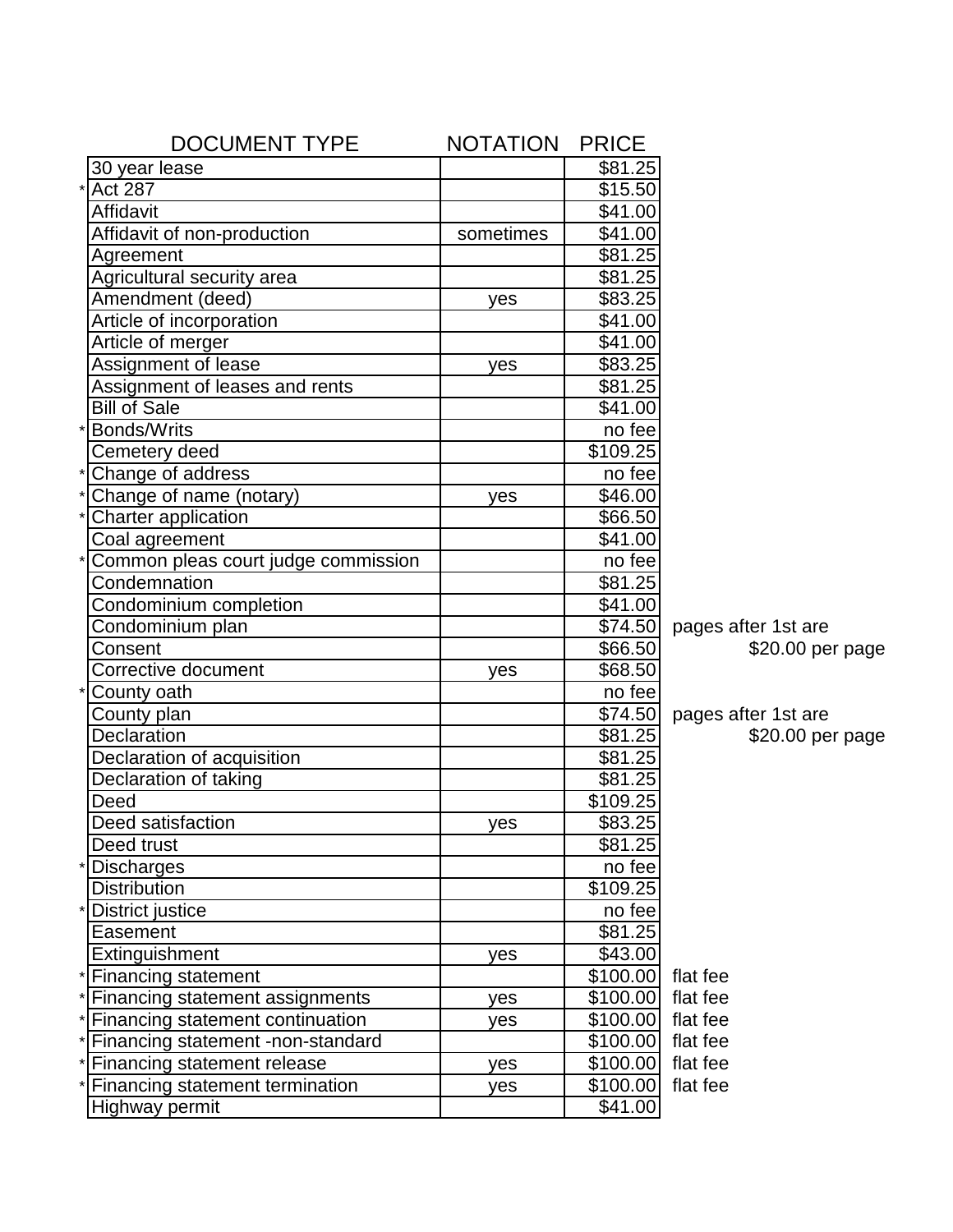| Hwy Mining plans                 |           |                     | \$49.00 pages after 1st are |
|----------------------------------|-----------|---------------------|-----------------------------|
| Installment land contract        |           | \$81.25             | \$10.00 per page            |
| Lease                            |           | \$41.00             |                             |
| Lease extension                  | yes       | \$83.25             |                             |
| Memorandum                       | yes       | \$43.00             |                             |
| <b>Miscellaneous</b>             |           | \$66.50             |                             |
| Mortgage                         |           | \$109.25            |                             |
| Mtg Add & Modification           | yes       | \$83.25             |                             |
| Mtg Addendum                     | yes       | \$68.50             |                             |
| Mtg Amendment                    | yes       | \$83.25             |                             |
| Mtg Assignment                   | yes       | \$83.25             |                             |
| Mtg Assumption agreement         | yes       | \$83.25             |                             |
| <b>Mtg Correction</b>            | yes       | \$93.25             |                             |
| Mtg Extension                    | yes       | \$68.50             |                             |
| Mtg Modification agreement       | yes       | \$83.25             |                             |
| Mtg Postponement                 | yes       | \$83.25             |                             |
| Mtg Release                      | yes       | \$83.25             |                             |
| Mtg Sat                          | yes       | \$83.25             |                             |
| <b>Mtg Subordination</b>         | yes       | \$83.25             |                             |
| New redetermination of state tax | yes       | \$43.00             |                             |
| Non-mortgage assignment          | yes       | \$83.25             |                             |
| Notary bond and commission       |           | \$34.50             | flat fee                    |
| <b>Notice</b>                    |           | \$41.00             |                             |
| Oil & Gas lease                  |           | \$81.25             |                             |
| Option                           |           | \$41.00             |                             |
| Order of court                   | sometimes | \$41.00             |                             |
| Ordinance                        |           | \$55.50             |                             |
| Partial release (mtg)            | yes       | \$83.25             |                             |
| <b>Plans and Subdivisions</b>    |           | \$49.00             | pages after 1st are         |
| Police commission                |           | \$19.00             | \$20.00 per page            |
| Power of attorney                |           | \$41.00             |                             |
| Preferential assessment          |           | $\overline{$41.00}$ |                             |
| Ratification                     | yes       | \$43.00             |                             |
| Redetermination of state tax     | yes       | \$68.50             |                             |
| Release (deed)                   | yes       | \$83.25             |                             |
| Release of marital claims        | yes       | \$43.00             |                             |
| Release of rights                | yes       | \$68.50             |                             |
| Relinquishment                   | yes       | $\overline{$83.25}$ |                             |
| Re-recorded deed                 | yes       | \$111.25            |                             |
| Re-recorded mortgage             | yes       | \$111.25            |                             |
| Re-recording                     | yes       | \$43.00             |                             |
| Restrictive covenants            | yes       | \$43.00             |                             |
| Revocation                       | yes       | \$43.00             |                             |
| Revocation of power of attorney  | yes       | \$43.00             |                             |
| Right of first refusal           |           | \$41.00             |                             |
| Right of way                     |           | \$81.25             |                             |